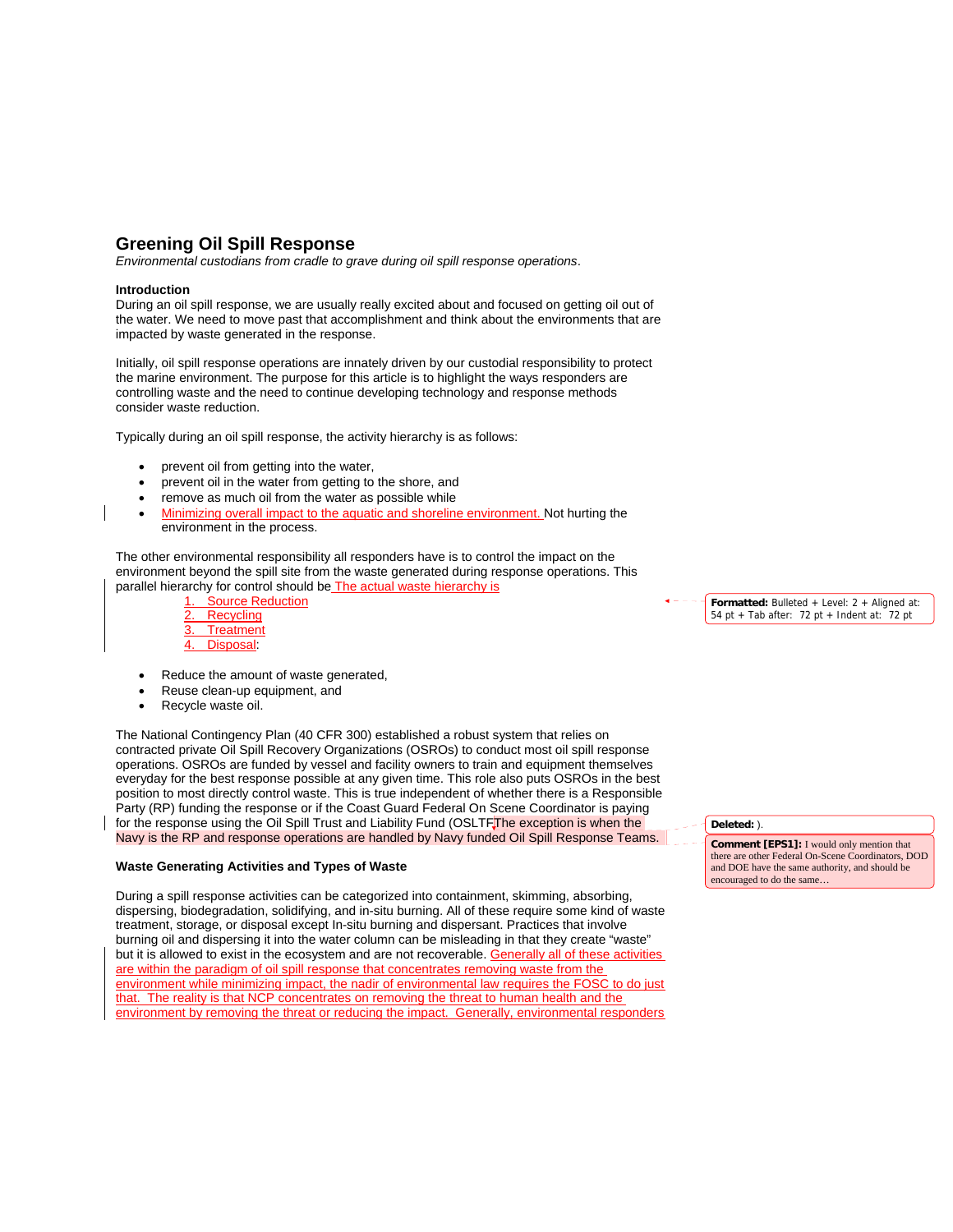are excellent stewards of the environment, but this paper suggests that responders shift the paradigm of the response by using the waste management hierarchy just as anyone would within the manafucturing process in the private sector. In other words, the response should not only removing the immediate threat, but to also require the same thought to ensuring that once the problem is removed from the spill location it isn't transferred to a landfill or other treatment facility. Further, that responders are encouraged or even incentivized to reduce the use of disposable PPE in an effort to prevent waste from being created in the first place.

Sorbent pads and sausage boom are typically used for recovering surface contamination. The material in the sorbent attacts oil as it floats on the surface.

Even Personal Protective Equipment (PPE) is a disposable product that becomes a waste. Responders were protective gloves, Tyvek suites, slip-on booties to keep their shoes clean. These all become part of the waste stream.

**When is it considered hazardous?**Are we disposing waste that is not hazardous as if it is? What impact does this have on the environment? The Resource Concersvation and Recovery Act's mixture rule seemingly ties are hands, but careful management of waste streams can ensure recycling and/or reuse of materials. The mixturerule Any mixture of solid & hazardous waste MUST be considered haz-waste, UNLESS mixture is exempted:

- **Mixture doesn't have hazardous characteristics.**
- Discharges subject to CWA
- Mixture contains discarded commercial chemicals products from de-minimis losses during manufacture

Again, consciously keeping the waste hierarchy as part of the paradigm of response can ensure that RCRA hazardous waste management doesn't keep the incident response managers from ensuring all aspects of the response are working to minimize impact on-site and minimize the impact of th<u>e waste removed from the site.</u>

**Comment [EPS2]:** PPE can account for a lot of the waste at many oil spills, especially where there is a lot of shoreline cleanup going on. This is a tough one, because PPE is designed to be disposal and not reused. You could decon, but deconing everything uses a great deal of water and other chemicals, this is a trade off, which is the lesser of the two evils? I think I would stress trade-offs and minimization of PPE.

| Formatted: No bullets or numbering |  |  |  |  |
|------------------------------------|--|--|--|--|
|------------------------------------|--|--|--|--|

| п<br>تمرم<br>▱<br>$\sim$<br>w<br>٠ |  |
|------------------------------------|--|
|                                    |  |

**Deleted:** 

**Formatted**

**Formatted:** Font: Not Bold

| Waste Generation During Oil Spill Response and Typical End Points |                   |                               |                                                          |  |  |  |  |
|-------------------------------------------------------------------|-------------------|-------------------------------|----------------------------------------------------------|--|--|--|--|
| <b>Activity</b>                                                   | <b>Waste Type</b> | <b>Waste Description</b>      | <b>Product End Point</b>                                 |  |  |  |  |
| Decontaminating                                                   | Liquid            | Oil/Water Mixture             | Decant and Incinerate                                    |  |  |  |  |
| <b>Containment Boom</b>                                           |                   |                               |                                                          |  |  |  |  |
| Skimming                                                          | Liquid            | Waste water                   | Incinerated                                              |  |  |  |  |
| Using sorbent pads                                                | Solid             | Hazardous material            | Incineration                                             |  |  |  |  |
| Solidifiers                                                       | Solid             | Solid                         | Claim they can be disposed of in<br>a landfill (CIAgent) |  |  |  |  |
| <b>Personal Protective</b>                                        | Solid             | Gloves, protective            | Landfill or incinerated                                  |  |  |  |  |
| Equipment                                                         |                   | suites, shoe covers           |                                                          |  |  |  |  |
| Dispersant                                                        | Smaller oil       | Unrecoverable oil             | Water Column / biodegradation                            |  |  |  |  |
|                                                                   | particles         | particles                     |                                                          |  |  |  |  |
| In-situ Burning                                                   | Smoke and         | Combustion By-                | Atmosphere                                               |  |  |  |  |
|                                                                   | Solid             | products (Solid and           |                                                          |  |  |  |  |
|                                                                   | Residue           | <b>Fugitive Particulates)</b> |                                                          |  |  |  |  |
| Picking up oiled                                                  | Solid             | Oiled vegetation and          | Disposal as hazardous waste                              |  |  |  |  |
| debris                                                            |                   | trash                         |                                                          |  |  |  |  |
| Decontaminating                                                   | Liquid            | <b>Contaminated Water</b>     | Decant and Incinerate                                    |  |  |  |  |
| watercraft                                                        |                   | from washing off oil          |                                                          |  |  |  |  |
|                                                                   |                   | from the hulls.               |                                                          |  |  |  |  |
| <b>Cleaning Oiled</b>                                             | Liquid            | Soap/Oil/Water                | Collected and treated as                                 |  |  |  |  |
| Wildlife                                                          |                   | Mixture                       | hazardous waste.                                         |  |  |  |  |

**Ways to Control Waste**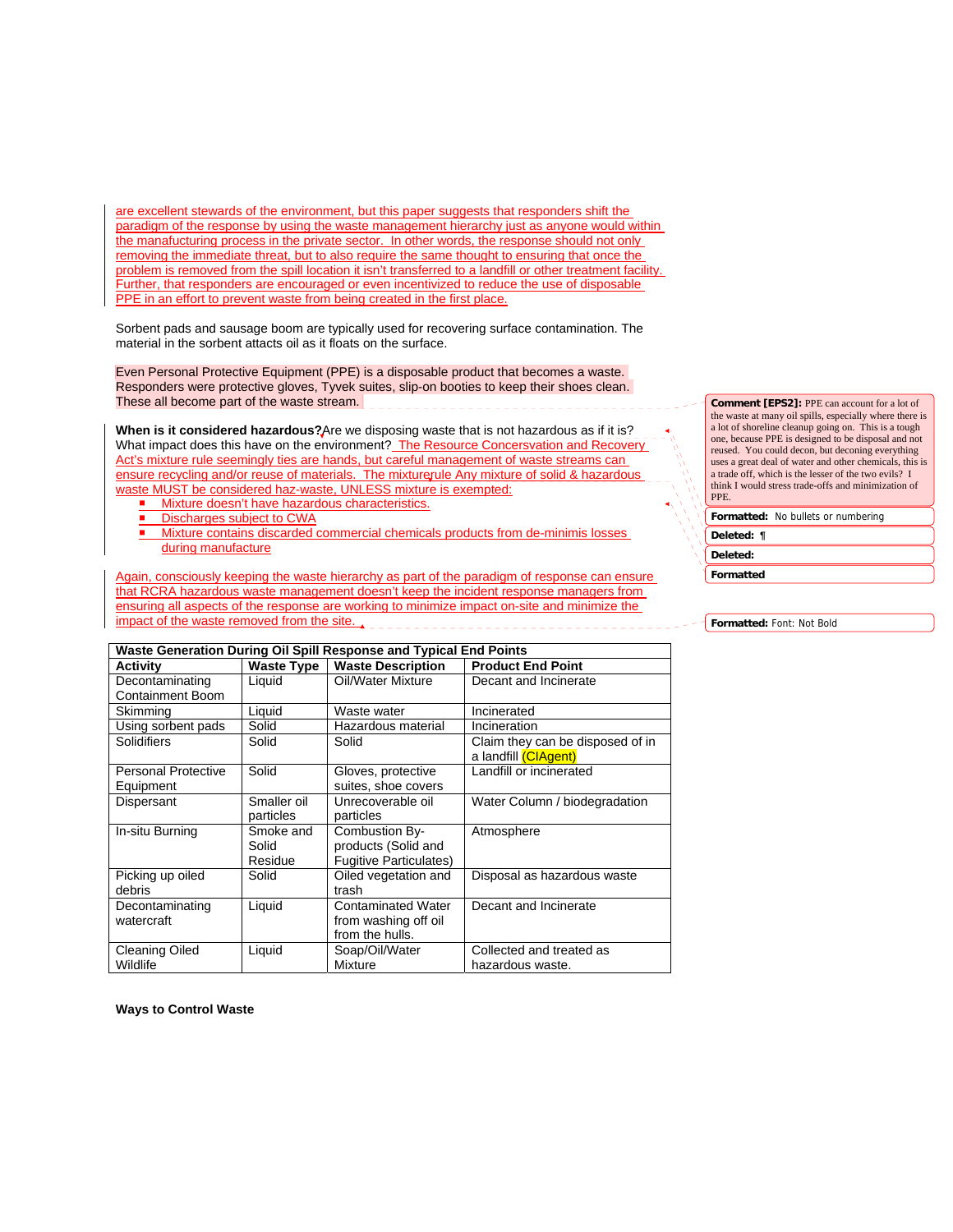*Waste Segregation* 

*Decanting* 

*Reusing Sorbants and Boom* 

*Reusing PPE* 

# *Using less equipment*

Decontaminating equipment and sorbent disposal are areas where using more may not be better. For example, they try to minimize the amount of sorbent boom and pads we use in on water during oil recovery. By using hard boom and skimmers you eliminate oiled sorbents and are able to minimize the solid waste generated. Responders should work to think outside the box and use mechanical with several different types of clean up technologies, a combination of recovery that not only removes the oil based on the specific micro environment, but reduces creation of significant waste streams.

# *Beach Clean-up*

Picking up debris and trash from beaches that will be oiled reduces the about of hazardous waste. 

#### *Recycling spilled oil*

Liquid wastes are not easy to reprocess given the large amount of debris that are usually entrained in the liquids. Even companies that have a refinery will often have a hard time getting the refinery to accept the waste. Refineries do have some capability to reprocess wastes provided they have a way to remove debris. Then solid wastes must be disposed of or incinerated. In order to be incinerated the recovered oil must have a high BTU rate and no contaminants, OSROs should work diligently to do this.

The Athos I spill that occurred in Delaware Bay in 2004, the salvers worked with local *gefineries* to sell the recovered oil for reprocessing. Initially, no one wanted to buy it but (need to get the story from the guy that came to speak at HQ)

# **Dispersants / In-Situ Burning / Bioremediation**

There are some response techniques that control waste inherently including using dispersants, in-situ burning, and bioremediation. Dispersants are chemicals applied directly to the spilled oil in order to remove it from the water surface. The idea is that the oil is broken down into small enough particles that they are safely diluted into the water column and are degraded easier. This method has been controversial because it involves adding chemicals into the environment but one benefit is there is not any waste to incinerate.

| <b>Waste Control</b>  | <b>Plus</b>       | <b>Minus</b>        | <b>Net</b>         |
|-----------------------|-------------------|---------------------|--------------------|
| Squeeze out product   | Uses less sorbant | The labor costs are | There is not a net |
| from sorbant material | material.         | high.               | benefit to reusing |
| and reuse during the  |                   |                     | sorbants during a  |
| same spill.           |                   | Process takes time. | response.          |
|                       |                   |                     |                    |
|                       |                   | Hazard exposure is  |                    |
|                       |                   | higher for workers. |                    |
| Decanting             | Reduces energy it |                     |                    |
|                       |                   |                     |                    |

**Where does the waste go?** 

**Net Environmental Impact** 

**Deleted:** sorbant

**Comment [EPS3]:** I think this should definitely be stressed as part of the pre-SCAT function of the ICS. Also, in light of the mixture rule, this can not only develop lots of solid waste, but hazardous waste streams as well.

**Deleted:** refinerys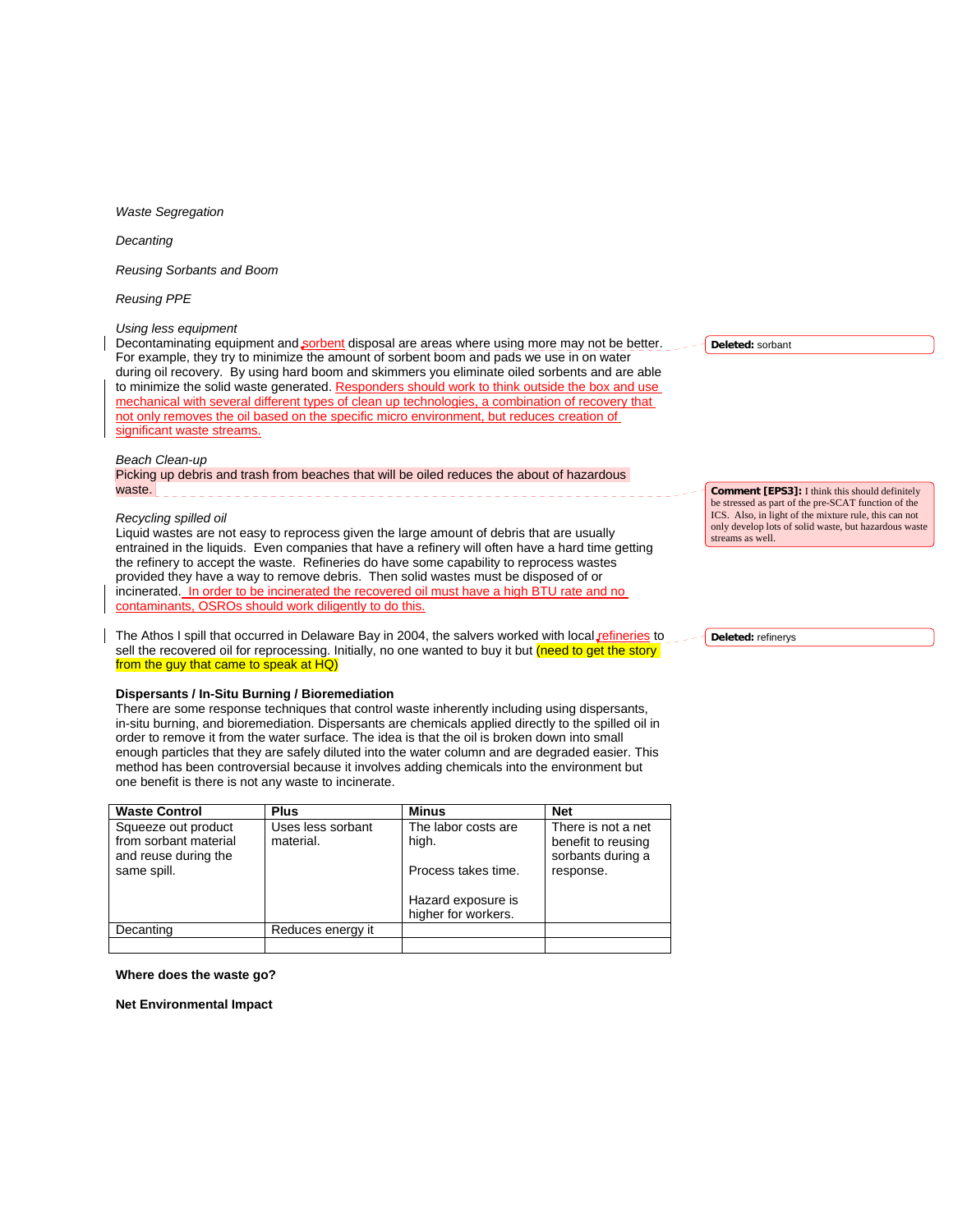## **Response Culture in Controlling Waste**

Since OSROs are on-scene doing the response and decontamination activities, they have the most control over the waste. On the other hand, OSROs take great pains to avoid the responsibility for any waste. They always require that the Responsible Party take ownership and responsibility for waste disposal. The effectiveness of this proposal, to essentially "Green" oil response, in effect changing the overall paradigm of the response, will hinge on pushing regulators and federal responders to encourage and not punish this kind methodology. The NCP does not suppress nor does it encourage this kind of on-site thinking; EPA and the USCG should encourage RPs and by proxy encourage OSROs to make this paradigm change.

Views between OSROs may differ but in general, there is awareness about waste generation issues and recycling benefits but there is not a real focus on them during spill response. The urgency is focused on dealing with the emergency and waste issues become secondary. Although there may not have been a meaningful reduction of waste through concerted efforts, long time practices can result in waste reduction outcomes. Probably the most significant reduction in waste has been through the reduced number of spills.

Just as with any business, cost will typically determine how a waste is handled. Until it becomes cheaper to recycle wastes compared to disposal there may not be a great incentive to minimize waste. There are some OSROs that have been more marketable because of their reputation for decontaminating boom for reuse. One responder interviewed mentioned that one of the images he still remembers from the Valdez spill was a picture of a mountain of bags containing oiled solid waste waiting for disposal. There seems to be a willingness to improve in this area. WHAT?

## **Motivators for Controlling Waste**

Representing the oil spill response culture over the last 20 years, the International Oil Spill Conference (IOSC) has served as a forum for sharing information about the latest developments in technology and methods. In the entire history of IOSC only ??? papers out of ??? have focused on reducing waste from recovery operations symbolizing the cultural indifference that leads to limited industry based motivation for developing better ways for handling the waste issue. Regulations that address waste reduction are found in 33 CFR 154 and 155 that

Although oil spill response waste control research and development has not been in the forefront of the oil spill response culture, responders have developed techniques to reduce cost that usually have a positive impact on the environmental stewardship.

Best Achievable Technology:

Motivations for reducing waste in oil recovery industry may have different effects on driving waste reduction efforts. During a spill, if the responsible party is identified, they must pay for clean up operations and waste disposal. Oil Spill Recovery Organizations are hired by the RP to respond and become the waste generators. Since the RP is not directly making decision that could impact the amount of waste generated, and the OSROs are not directly paying for the disposal, the emphasis remains strictly focused on getting the most oil out of the water as possible. If there is not an RP, the Coast Guard becomes responsible for the treatment, storage, and disposal of the waste through the Oil Liability Trust Fund. In this case, there is more a direct relationship between the waste generate and the purse that pays for the disposal. There is also the additional motivation for reducing TSD costs because the OSLTF is a publicly owned government funding source.

# **Way Forward**

**Comment [EPS4]:** I think you can say this in a nicer way!

**Deleted: Comment [EPS5]:** I'm not sure this is true. These are pollution prevention regulation, and by their very existence they are waste reduction regulations, I guess they are indirect regs, versus direct regulation like RCRA and other federal law that requires end of pipe control of wastes.

**Comment [EPS6]:** I think a quick reiteration of incentivizing RPs to encourage OSROs to reduce waste streams and minimize actual hazardous waste and the inevitable treatment and disposal that requires. We need to 'fix' the idea that it is just easier and less hassle to not worry about reduction or minimization of hazardous waste…the RP is paying through the nose anyway, why even bother? Besides, if they asked would the government allow it? Would they get some good behavior points for doing so?